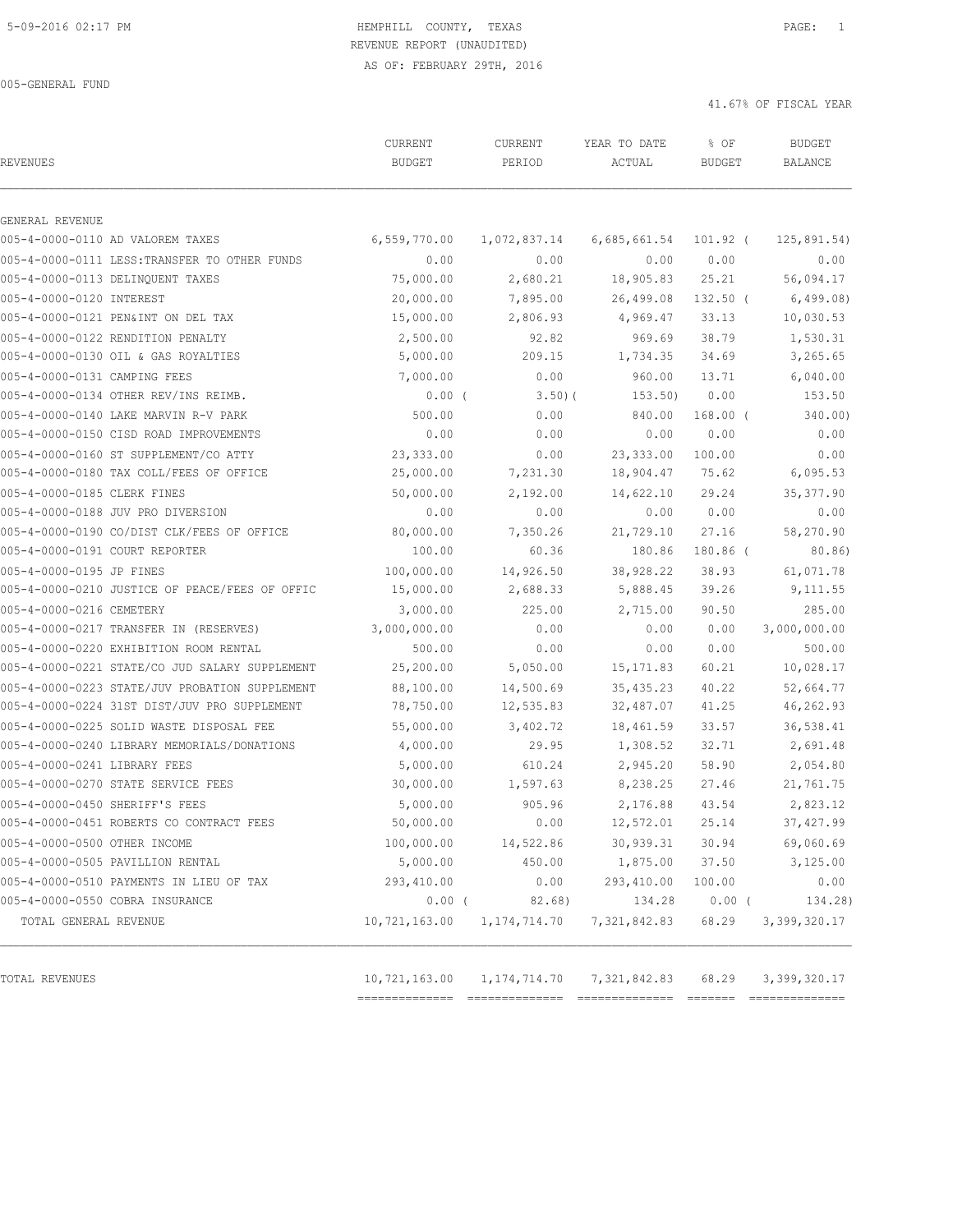008-LAW LIBRARY

| <b>REVENUES</b>                            | CURRENT<br><b>BUDGET</b> | CURRENT<br>PERIOD | YEAR TO DATE<br>ACTUAL | % OF<br><b>BUDGET</b> | BUDGET<br><b>BALANCE</b> |
|--------------------------------------------|--------------------------|-------------------|------------------------|-----------------------|--------------------------|
|                                            |                          |                   |                        |                       |                          |
| GENERAL REVENUE                            |                          |                   |                        |                       |                          |
| 008-4-0000-0110 TRANSFER FROM FUND BALANCE | 0.00                     | 0.00              | 0.00                   | 0.00                  | 0.00                     |
| 008-4-0000-0550 COURT FEES-LAW/LIB         | 2,400.00                 | 210.00            | 770.00                 | 32.08                 | 1,630.00                 |
| TOTAL GENERAL REVENUE                      | 2,400.00                 | 210.00            | 770.00                 | 32.08                 | 1,630.00                 |
|                                            |                          |                   |                        |                       |                          |
| TOTAL REVENUES                             | 2,400.00                 | 210.00            | 770.00                 | 32.08                 | 1,630.00                 |
|                                            | ___________              |                   |                        |                       | ___________              |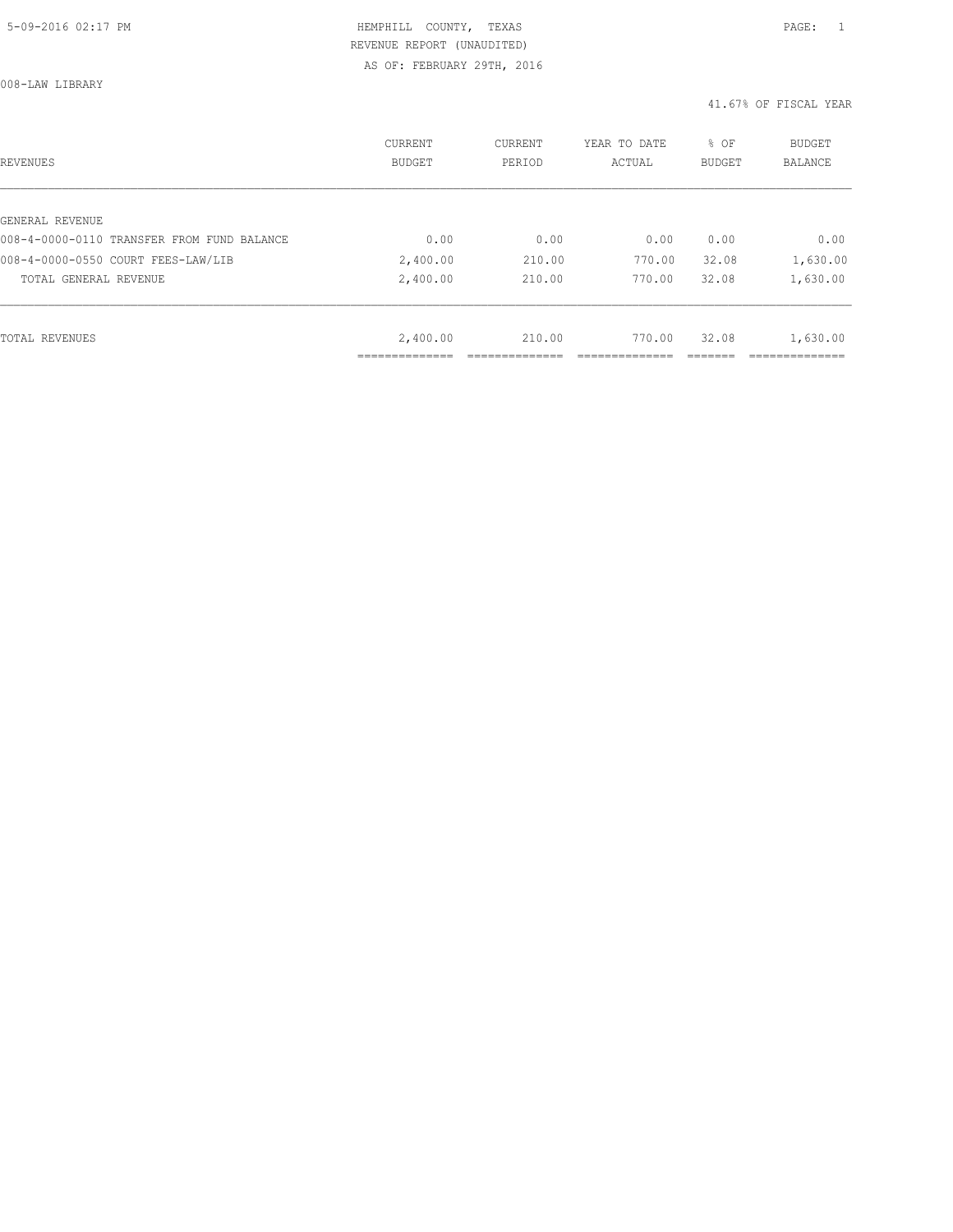009-SECURITY FEE

| REVENUES                                   | CURRENT<br><b>BUDGET</b> | CURRENT<br>PERIOD | YEAR TO DATE<br>ACTUAL | % OF<br>BUDGET | BUDGET<br><b>BALANCE</b> |
|--------------------------------------------|--------------------------|-------------------|------------------------|----------------|--------------------------|
|                                            |                          |                   |                        |                |                          |
| GENERAL REVENUE                            |                          |                   |                        |                |                          |
| 009-4-0000-0110 TRANSFER FROM FUND BALANCE | 50,000.00                | 0.00              | 0.00                   | 0.00           | 50,000.00                |
| 009-4-0000-0191 COURTHOUSE SECURITY FEE    | 8,000.00                 | 673.37            | 2,018.77               | 25.23          | 5,981.23                 |
| TOTAL GENERAL REVENUE                      | 58,000.00                | 673.37            | 2,018.77               | 3.48           | 55,981.23                |
|                                            |                          |                   |                        |                |                          |
| TOTAL REVENUES                             | 58,000.00                | 673.37            | 2,018.77               | 3.48           | 55,981.23                |
|                                            |                          |                   |                        |                |                          |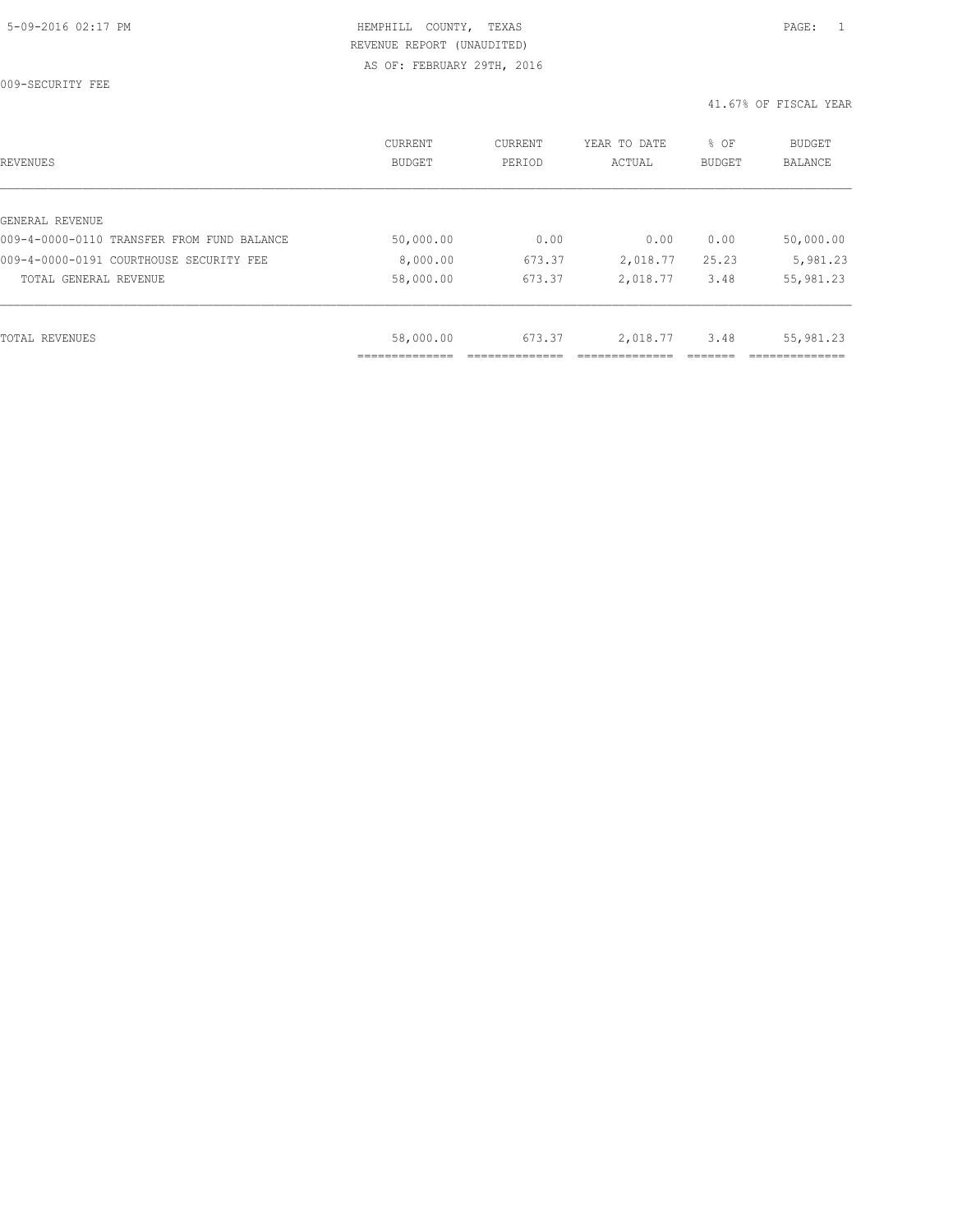010-AIRPORT

| REVENUES                                   | CURRENT<br><b>BUDGET</b>     | <b>CURRENT</b><br>PERIOD | YEAR TO DATE<br>ACTUAL | % OF<br><b>BUDGET</b> | <b>BUDGET</b><br><b>BALANCE</b> |
|--------------------------------------------|------------------------------|--------------------------|------------------------|-----------------------|---------------------------------|
|                                            |                              |                          |                        |                       |                                 |
| GENERAL REVENUE                            |                              |                          |                        |                       |                                 |
| 010-4-0000-0110 AD VALOREM TAX TRANSFER    | 80,450.00                    | 0.00                     | 0.00                   | 0.00                  | 80,450.00                       |
| 010-4-0000-0120 INTEREST-AIRPORT           | 50.00                        | 40.69                    | 102.29                 | $204.58$ (            | 52, 29                          |
| 010-4-0000-0320 CHAMBER OF COMMERCE        | 0.00                         | 0.00                     | 0.00                   | 0.00                  | 0.00                            |
| 010-4-0000-0325 FUEL SALES                 | 150,000.00                   | 4,406.06                 | 48,220.50              | 32.15                 | 101,779.50                      |
| 010-4-0000-0326 RENT-HANGARS               | 4,000.00                     | 0.00                     | 2,025.00               | 50.63                 | 1,975.00                        |
| 010-4-0000-0500 OTHER RECEIPTS             | 0.00                         | 0.00                     | 0.00                   | 0.00                  | 0.00                            |
| 010-4-0000-0510 REIMBURSEMENT FROM STATE   | 0.00                         | 0.00                     | 10,873.00              | $0.00$ (              | 10,873.00                       |
| 010-4-0000-0600 TRANSFER FROM FUND BALANCE | 100,000.00                   | 0.00                     | 0.00                   | 0.00                  | 100,000.00                      |
| TOTAL GENERAL REVENUE                      | 334,500.00                   | 4,446.75                 | 61,220.79              | 18.30                 | 273, 279. 21                    |
|                                            |                              |                          |                        |                       |                                 |
| TOTAL REVENUES                             | 334,500.00<br>============== | 4,446.75                 | 61,220.79              | 18.30                 | 273, 279. 21                    |
|                                            |                              |                          |                        |                       |                                 |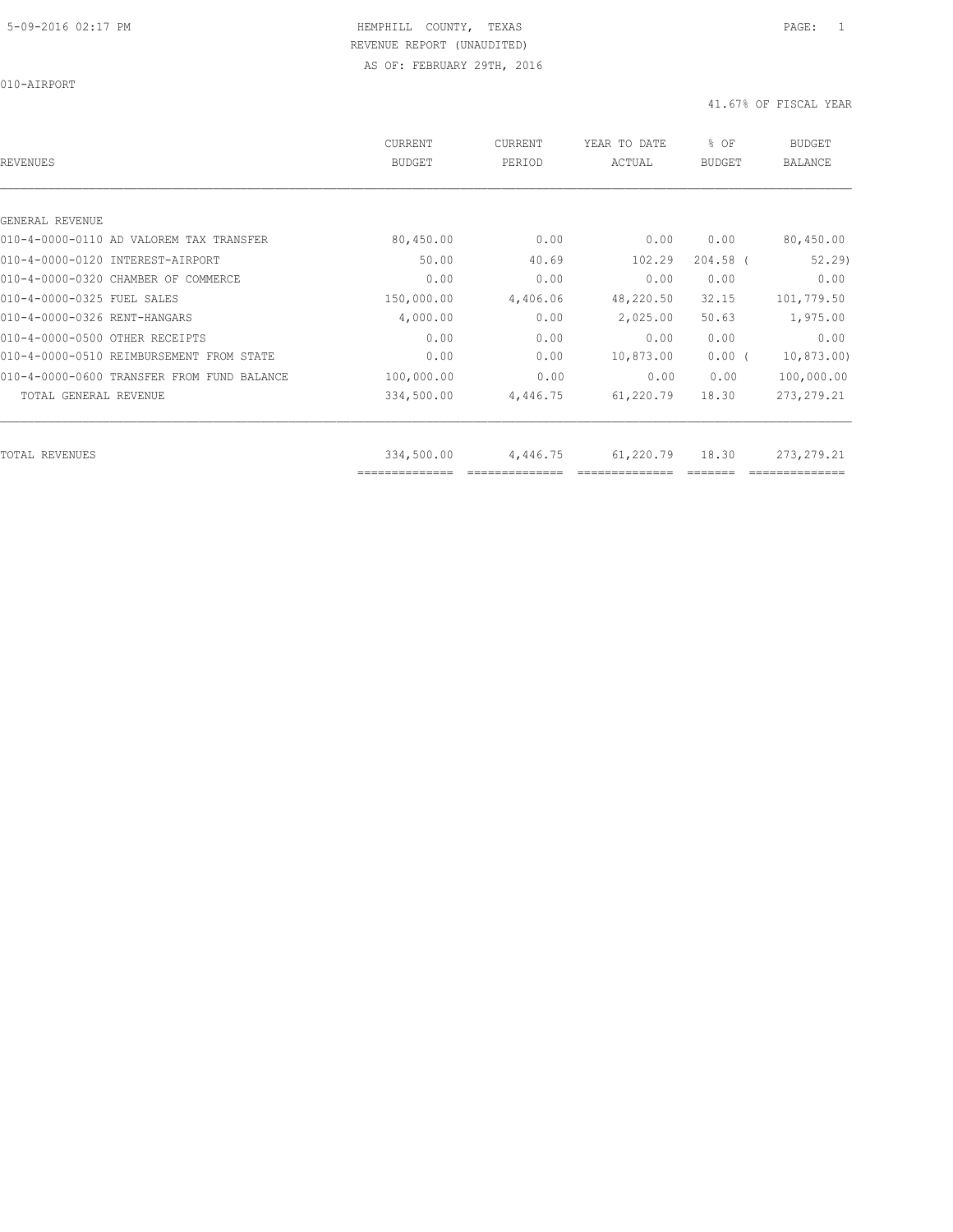011-ROAD & BRIDGE PCT 1

| <b>REVENUES</b>                                | <b>CURRENT</b><br><b>BUDGET</b> | CURRENT<br>PERIOD | YEAR TO DATE<br>ACTUAL | % OF<br><b>BUDGET</b> | <b>BUDGET</b><br><b>BALANCE</b> |
|------------------------------------------------|---------------------------------|-------------------|------------------------|-----------------------|---------------------------------|
|                                                |                                 |                   |                        |                       |                                 |
| GENERAL REVENUE                                |                                 |                   |                        |                       |                                 |
| 011-4-0000-0110 TRANSFER FROM FUND BALANCE     | 200,000.00                      | 0.00              | 0.00                   | 0.00                  | 200,000.00                      |
| 011-4-0000-0120 INTEREST                       | 300.00                          | 0.00              | 0.00                   | 0.00                  | 300.00                          |
| 011-4-0000-0121 PEN&INT ON DEL TAX             | 800.00                          | 152.77            | 263.62                 | 32.95                 | 536.38                          |
| 011-4-0000-0122 RENDITION PENALTY              | 0.00                            | 5.15              | 53.66                  | $0.00$ (              | 53.66)                          |
| 011-4-0000-0280 FARM TO MARKET TAXES           | 364,376.00                      | 59,744.31         | 372, 557.52            | $102.25$ (            | 8,181.52)                       |
| 011-4-0000-0281 DELINOUENT TAXES               | 2,000.00                        | 140.18            | 990.01                 | 49.50                 | 1,009.99                        |
| 011-4-0000-0290 LATERAL ROAD                   | 2,500.00                        | 0.00              | 2,088.33               | 83.53                 | 411.67                          |
| 011-4-0000-0295 BANKHEAD-JONES FARM TENANT ACT | 3,000.00                        | 0.00              | 0.00                   | 0.00                  | 3,000.00                        |
| 011-4-0000-0300 AUTO REGISTRATION              | 50,000.00                       | 4,018.47          | 12,838.35              | 25.68                 | 37, 161.65                      |
| 011-4-0000-0500 OTHER RECEIPTS                 | 2,000.00                        | 0.00              | 3,046.84               | $152.34$ $($          | 1,046.84)                       |
| 011-4-0000-0510 GRANT FUNDS                    | 0.00                            | 0.00              | 0.00                   | 0.00                  | 0.00                            |
| TOTAL GENERAL REVENUE                          | 624,976.00                      | 64,060.88         | 391,838.33             | 62.70                 | 233, 137.67                     |
|                                                | 624,976.00                      | 64,060.88         |                        | 62.70                 | 233, 137.67                     |
| TOTAL REVENUES                                 | ==============                  |                   | 391,838.33             |                       |                                 |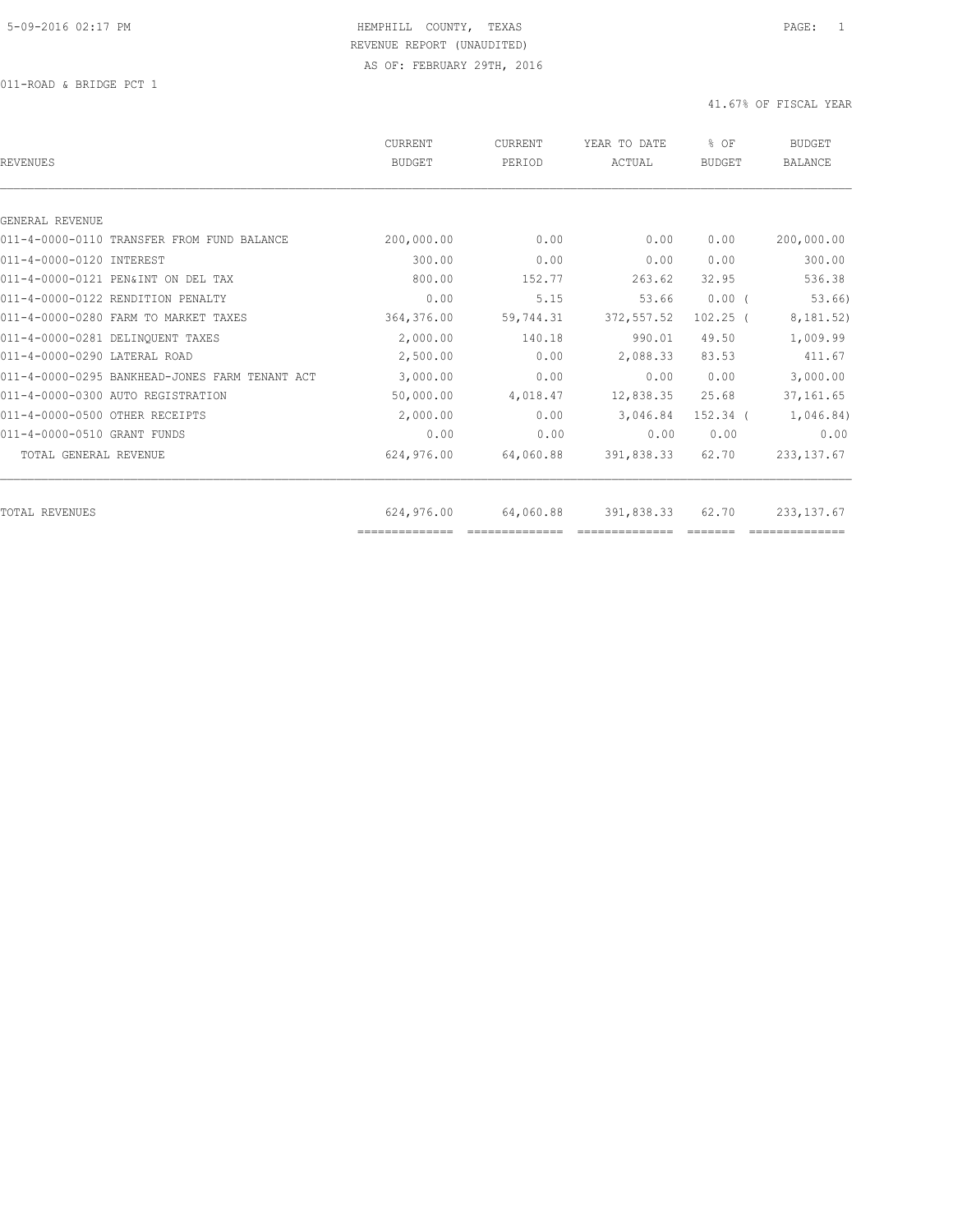012-ROAD & BRIDGE PCT 2

| <b>REVENUES</b>                                | CURRENT<br><b>BUDGET</b>     | <b>CURRENT</b><br>PERIOD                                                                                                                                                                                                                                                                                                                                                                                                                                                                                  | YEAR TO DATE<br>ACTUAL       | % OF<br><b>BUDGET</b> | <b>BUDGET</b><br><b>BALANCE</b> |
|------------------------------------------------|------------------------------|-----------------------------------------------------------------------------------------------------------------------------------------------------------------------------------------------------------------------------------------------------------------------------------------------------------------------------------------------------------------------------------------------------------------------------------------------------------------------------------------------------------|------------------------------|-----------------------|---------------------------------|
|                                                |                              |                                                                                                                                                                                                                                                                                                                                                                                                                                                                                                           |                              |                       |                                 |
| GENERAL REVENUE                                |                              |                                                                                                                                                                                                                                                                                                                                                                                                                                                                                                           |                              |                       |                                 |
| 012-4-0000-0110 TRANSFER FROM FUND BALANCE     | 500,000.00                   | 0.00                                                                                                                                                                                                                                                                                                                                                                                                                                                                                                      | 0.00                         | 0.00                  | 500,000.00                      |
| 012-4-0000-0120 INTEREST                       | 250.00                       | 0.00                                                                                                                                                                                                                                                                                                                                                                                                                                                                                                      | 0.00                         | 0.00                  | 250.00                          |
| 012-4-0000-0121 PEN&INT ON DEL TAX             | 1,000.00                     | 162.05                                                                                                                                                                                                                                                                                                                                                                                                                                                                                                    | 279.66                       | 27.97                 | 720.34                          |
| 012-4-0000-0122 RENDITION PENALTY              | 0.00                         | 5.45                                                                                                                                                                                                                                                                                                                                                                                                                                                                                                      | 56.93                        | $0.00$ (              | 56.93)                          |
| 012-4-0000-0280 FARM TO MARKET TAXES           | 386,460.00                   | 63, 365. 15                                                                                                                                                                                                                                                                                                                                                                                                                                                                                               | 395, 136.72                  | $102.25$ (            | 8,676.72)                       |
| 012-4-0000-0281 DELINQUENT TAXES               | 4,000.00                     | 148.65                                                                                                                                                                                                                                                                                                                                                                                                                                                                                                    | 1,049.98                     | 26.25                 | 2,950.02                        |
| 012-4-0000-0290 LATERAL ROAD                   | 2,500.00                     | 0.00                                                                                                                                                                                                                                                                                                                                                                                                                                                                                                      | 2,214.89                     | 88.60                 | 285.11                          |
| 012-4-0000-0295 BANKHEAD-JONES FARM TENANT ACT | 3,000.00                     | 0.00                                                                                                                                                                                                                                                                                                                                                                                                                                                                                                      | 0.00                         | 0.00                  | 3,000.00                        |
| 012-4-0000-0300 AUTO REGISTRATION              | 50,000.00                    | 4,262.02                                                                                                                                                                                                                                                                                                                                                                                                                                                                                                  | 13,616.42                    | 27.23                 | 36, 383.58                      |
| 012-4-0000-0350 ROAD CROSSING PERMITS          | 500.00                       | 375.00                                                                                                                                                                                                                                                                                                                                                                                                                                                                                                    | 750.00                       | $150.00$ $($          | 250.00                          |
| 012-4-0000-0500 OTHER RECEIPTS                 | 1,000.00                     | 0.00                                                                                                                                                                                                                                                                                                                                                                                                                                                                                                      | 8,664.69                     | $866.47$ (            | 7,664.69)                       |
| 012-4-0000-0510 GUARANTEED BUYBACK             | 0.00                         | 0.00                                                                                                                                                                                                                                                                                                                                                                                                                                                                                                      | 0.00                         | 0.00                  | 0.00                            |
| 012-4-0000-0700 EXPENDABLE FUND BALANCE@10/01/ | 0.00                         | 0.00                                                                                                                                                                                                                                                                                                                                                                                                                                                                                                      | 0.00                         | 0.00                  | 0.00                            |
| TOTAL GENERAL REVENUE                          | 948,710.00                   | 68, 318.32                                                                                                                                                                                                                                                                                                                                                                                                                                                                                                | 421,769.29                   | 44.46                 | 526,940.71                      |
|                                                |                              |                                                                                                                                                                                                                                                                                                                                                                                                                                                                                                           |                              |                       | 526,940.71                      |
| TOTAL REVENUES                                 | 948,710.00<br>============== | 68,318.32<br>$\begin{array}{c} \multicolumn{2}{c} {\textbf{1}} & \multicolumn{2}{c} {\textbf{2}} & \multicolumn{2}{c} {\textbf{3}} & \multicolumn{2}{c} {\textbf{4}} \\ \multicolumn{2}{c} {\textbf{2}} & \multicolumn{2}{c} {\textbf{3}} & \multicolumn{2}{c} {\textbf{4}} & \multicolumn{2}{c} {\textbf{5}} & \multicolumn{2}{c} {\textbf{6}} \\ \multicolumn{2}{c} {\textbf{5}} & \multicolumn{2}{c} {\textbf{6}} & \multicolumn{2}{c} {\textbf{7}} & \multicolumn{2}{c} {\textbf{8}} & \multicolumn{$ | 421,769.29<br>============== | 44.46                 |                                 |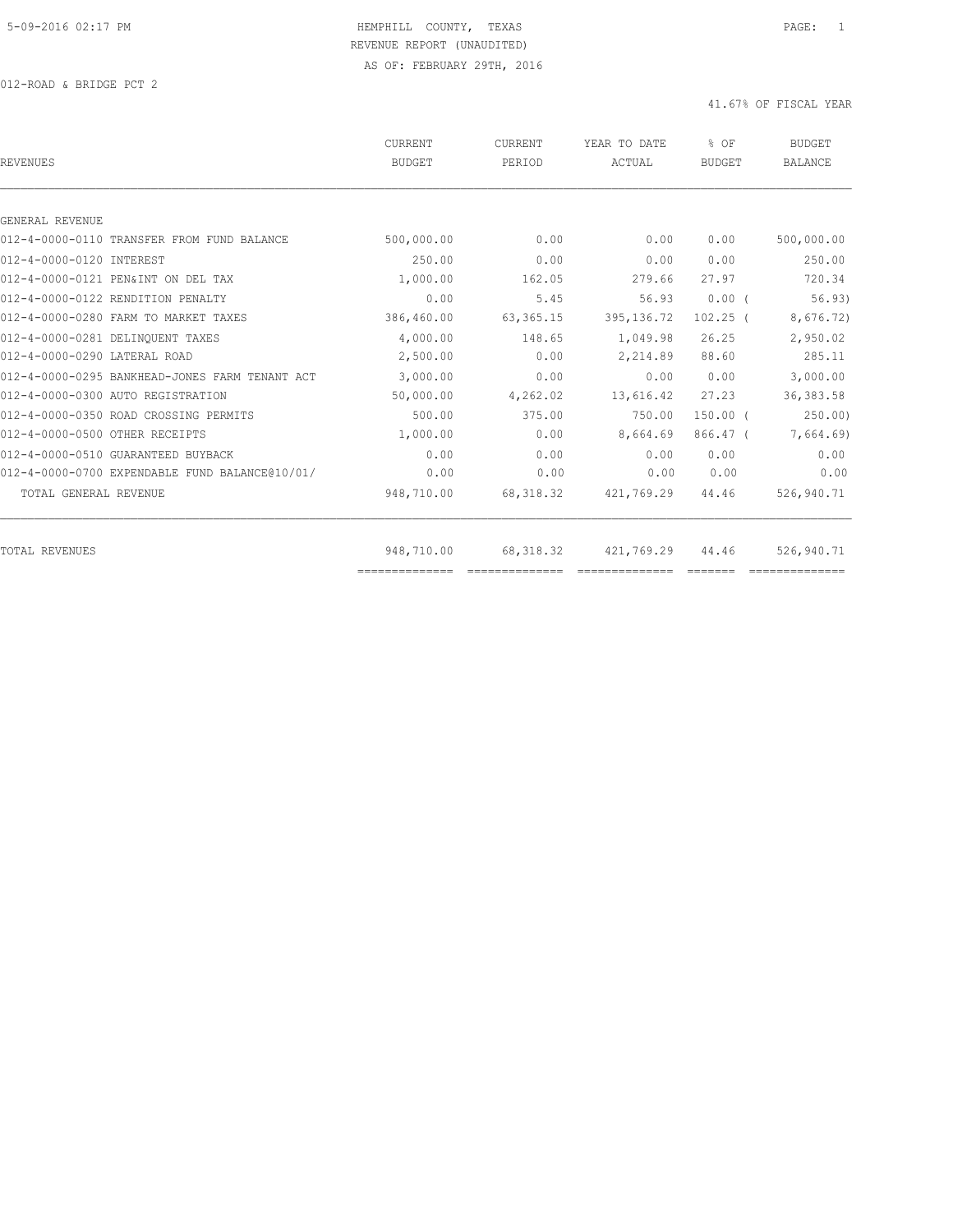013-ROAD & BRIDGE PCT 3

| <b>REVENUES</b>                                | <b>CURRENT</b><br><b>BUDGET</b> | CURRENT<br>PERIOD | YEAR TO DATE<br>ACTUAL | % OF<br><b>BUDGET</b> | <b>BUDGET</b><br><b>BALANCE</b> |
|------------------------------------------------|---------------------------------|-------------------|------------------------|-----------------------|---------------------------------|
|                                                |                                 |                   |                        |                       |                                 |
| GENERAL REVENUE                                |                                 |                   |                        |                       |                                 |
| 013-4-0000-0110 TRANSFER FROM FUND BALANCE     | 500,000.00                      | 0.00              | 0.00                   | 0.00                  | 500,000.00                      |
| 013-4-0000-0120 INTEREST                       | 500.00                          | 0.00              | 0.00                   | 0.00                  | 500.00                          |
| 013-4-0000-0121 PEN&INT ON DEL TAX             | 1,500.00                        | 324.09            | 559.26                 | 37.28                 | 940.74                          |
| 013-4-0000-0122 RENDITION PENALTY              | 0.00                            | 10.93             | 113.86                 | $0.00$ (              | 113.86)                         |
| 013-4-0000-0280 FARM TO MARKET TAXES           | 772,920.00                      | 126,730.31        | 790, 273.48            | $102.25$ (            | 17, 353.48                      |
| 013-4-0000-0281 DELINQUENT TAXES               | 6,000.00                        | 297.34            | 2,100.04               | 35.00                 | 3,899.96                        |
| 013-4-0000-0290 LATERAL ROAD                   | 5,000.00                        | 0.00              | 4,429.79               | 88.60                 | 570.21                          |
| 013-4-0000-0295 BANKHEAD-JONES FARM TENANT ACT | 5,000.00                        | 0.00              | 0.00                   | 0.00                  | 5,000.00                        |
| 013-4-0000-0300 AUTO REGISTRATION              | 95,000.00                       | 8,524.04          | 27, 232.81             | 28.67                 | 67,767.19                       |
| 013-4-0000-0350 ROAD CROSSING PERMITS          | 1,500.00                        | 0.00              | 2,062.50               | $137.50$ (            | 562, 50)                        |
| 013-4-0000-0500 OTHER RECEIPTS                 | 1,000.00                        | 0.00              |                        | 19,048.98 1,904.90 (  | 18,048.98)                      |
| 013-4-0000-0510 GRANT FUNDS                    | 680,000.00                      | 0.00              | 209, 413.99            | 30.80                 | 470,586.01                      |
| TOTAL GENERAL REVENUE                          | 2,068,420.00                    | 135,886.71        | 1,055,234.71           | 51.02                 | 1,013,185.29                    |
| <b>TOTAL REVENUES</b>                          | 2,068,420.00                    | 135,886.71        | 1,055,234.71           | 51.02                 | 1,013,185.29                    |
|                                                | ==============                  |                   |                        |                       |                                 |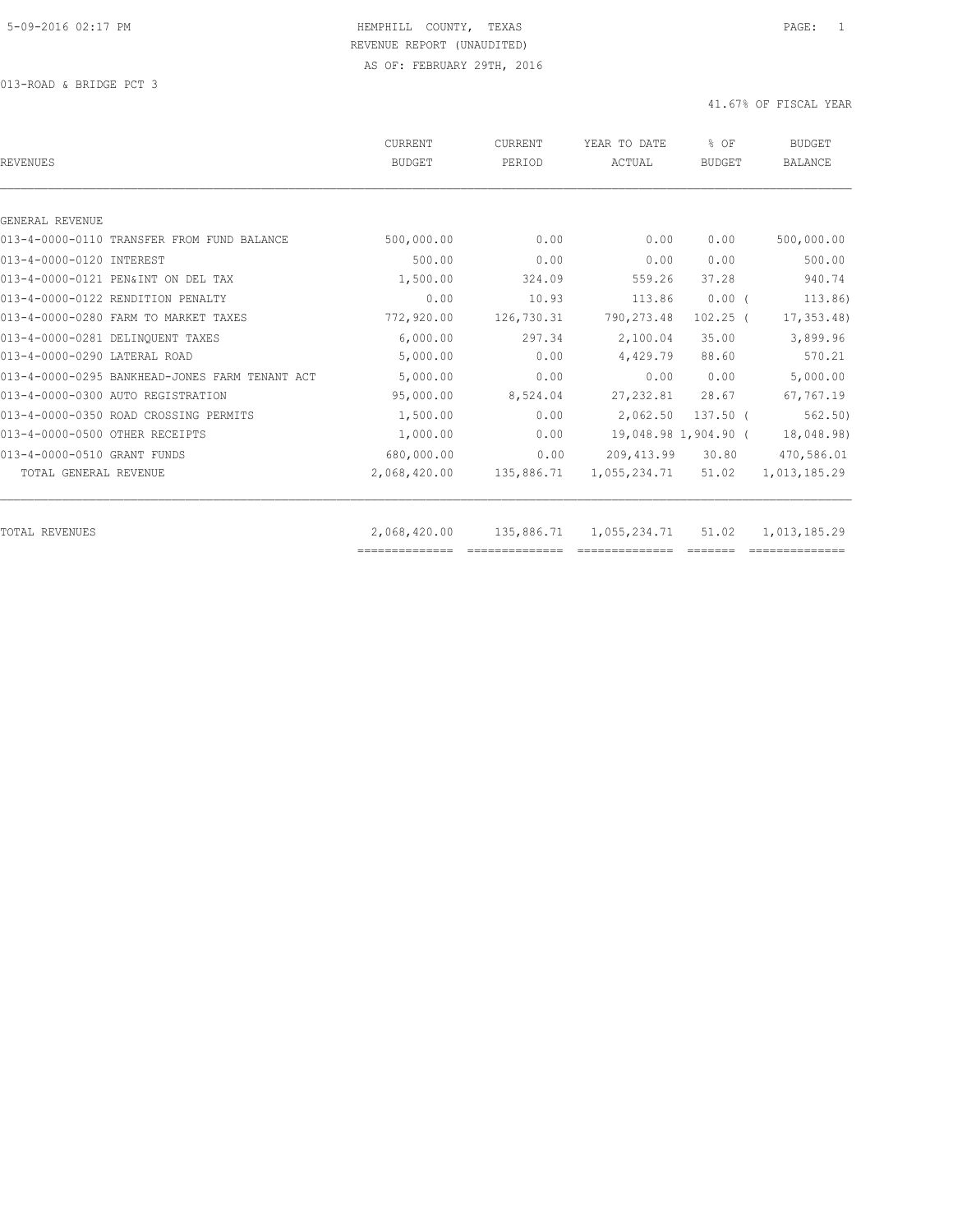014-ROAD & BRIDGE PCT 4

| <b>REVENUES</b>                                | CURRENT<br><b>BUDGET</b> | CURRENT<br>PERIOD | YEAR TO DATE<br>ACTUAL | % OF<br><b>BUDGET</b> | <b>BUDGET</b><br><b>BALANCE</b> |
|------------------------------------------------|--------------------------|-------------------|------------------------|-----------------------|---------------------------------|
| GENERAL REVENUE                                |                          |                   |                        |                       |                                 |
| 014-4-0000-0110 TRANSFER FROM FUND BALANCE     | 600,000.00               | 0.00              | 0.00                   | 0.00                  | 600,000.00                      |
|                                                | 500.00                   | 0.00              | 0.00                   | 0.00                  | 500.00                          |
| 014-4-0000-0120 INTEREST                       |                          |                   |                        |                       |                                 |
| 014-4-0000-0121 PEN&INT ON DEL TAX             | 2,500.00                 | 287.06            | 495.34                 | 19.81                 | 2,004.66                        |
| 014-4-0000-0122 RENDITION PENALTY              | 0.00                     | 9.68              | 100.85                 | $0.00$ (              | 100.85                          |
| 014-4-0000-0280 FARM TO MARKET TAXES           | 684,586.00               | 112,246.84        | 699,956.52             | $102.25$ (            | 15,370.52                       |
| 014-4-0000-0281 DELINQUENT TAXES               | 3,000.00                 | 263.34            | 1,859.98               | 62.00                 | 1,140.02                        |
| 014-4-0000-0290 LATERAL ROAD                   | 5,000.00                 | 0.00              | 3,923.52               | 78.47                 | 1,076.48                        |
| 014-4-0000-0295 BANKHEAD-JONES FARM TENANT ACT | 5,000.00                 | 0.00              | 0.00                   | 0.00                  | 5,000.00                        |
| 014-4-0000-0300 AUTO REGISTRATION              | 85,000.00                | 7,549.86          | 24,120.49              | 28.38                 | 60,879.51                       |
| 014-4-0000-0350 ROAD CROSSING PERMITS          | 1,000.00                 | 0.00              | 0.00                   | 0.00                  | 1,000.00                        |
| 014-4-0000-0500 OTHER RECEIPTS                 | 2,000.00                 | 200.00            | 6,291.42               | $314.57$ (            | 4,291.42)                       |
| 014-4-0000-0510 GRANT FUNDS                    | 360,000.00               | 0.00              | 143,559.72             | 39.88                 | 216,440.28                      |
| 014-4-0000-0700 EXPENDABLE FUND BALANCE@10/01/ | 0.00                     | 0.00              | 0.00                   | 0.00                  | 0.00                            |
| TOTAL GENERAL REVENUE                          | 1,748,586.00             | 120,556.78        | 880, 307.84            | 50.34                 | 868,278.16                      |
| <b>TOTAL REVENUES</b>                          | 1,748,586.00             | 120,556.78        | 880, 307.84            | 50.34                 | 868,278.16                      |
|                                                | ==============           |                   |                        |                       |                                 |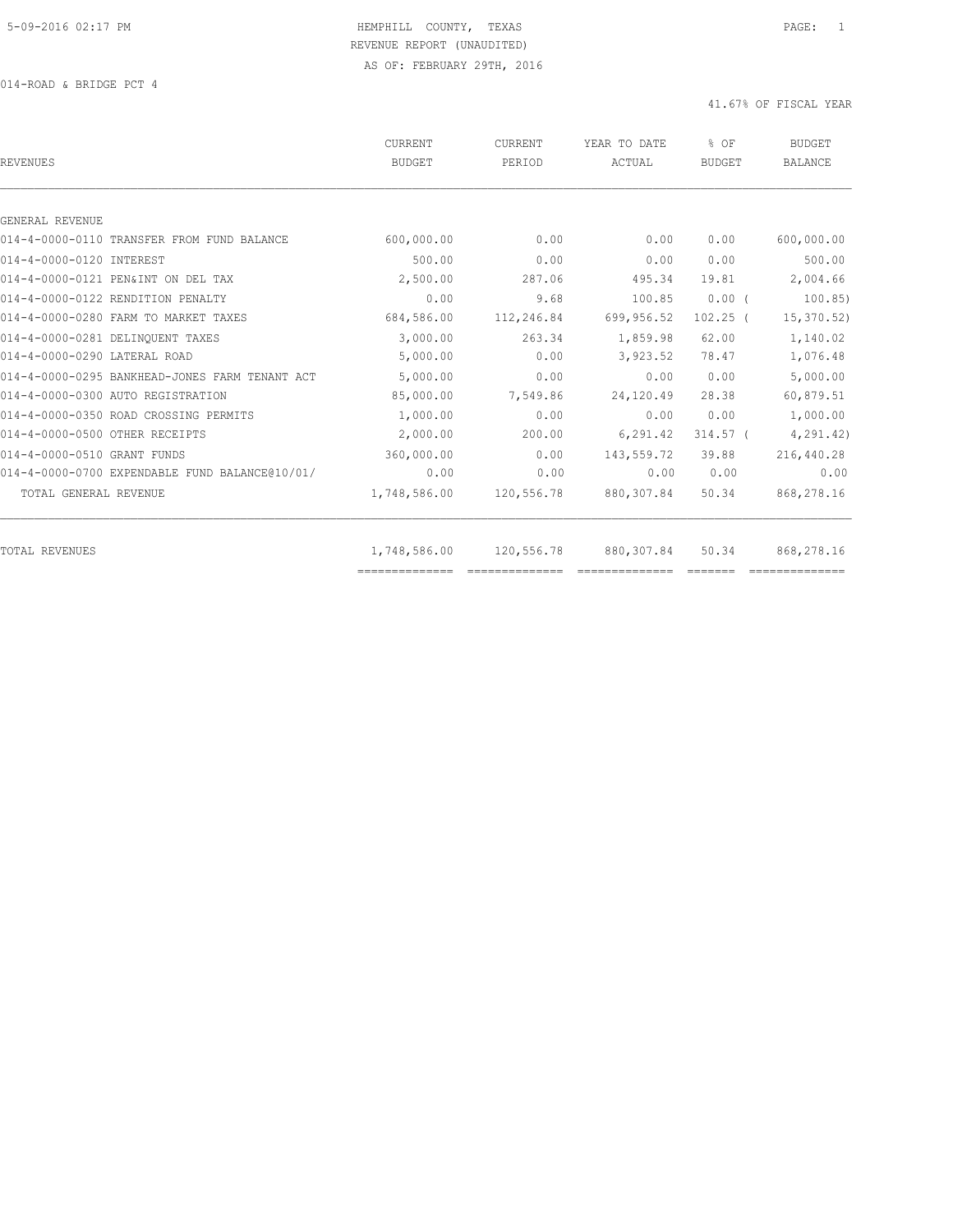022-CO RECORDS PRESERVATION

| REVENUES                                       | CURRENT<br><b>BUDGET</b> | CURRENT<br>PERIOD | YEAR TO DATE<br>ACTUAL | % OF<br>BUDGET | <b>BUDGET</b><br><b>BALANCE</b> |
|------------------------------------------------|--------------------------|-------------------|------------------------|----------------|---------------------------------|
|                                                |                          |                   |                        |                |                                 |
| GENERAL REVENUE                                |                          |                   |                        |                |                                 |
| 022-4-0000-0110 TRANSFER FROM FUND BALANCE     | 80,000.00                | 0.00              | 0.00                   | 0.00           | 80,000.00                       |
| 022-4-0000-0191 COUNTY RECORDS PRESERVATION FE | 12,000.00                | 1,123.21          | 3,858.39               | 32.15          | 8,141.61                        |
| TOTAL GENERAL REVENUE                          | 92,000.00                | 1,123.21          | 3,858.39               | 4.19           | 88, 141.61                      |
|                                                |                          |                   |                        |                |                                 |
| TOTAL REVENUES                                 | 92,000.00                | 1,123.21          | 3,858.39               | 4.19           | 88, 141.61                      |
|                                                | ------------             |                   |                        |                |                                 |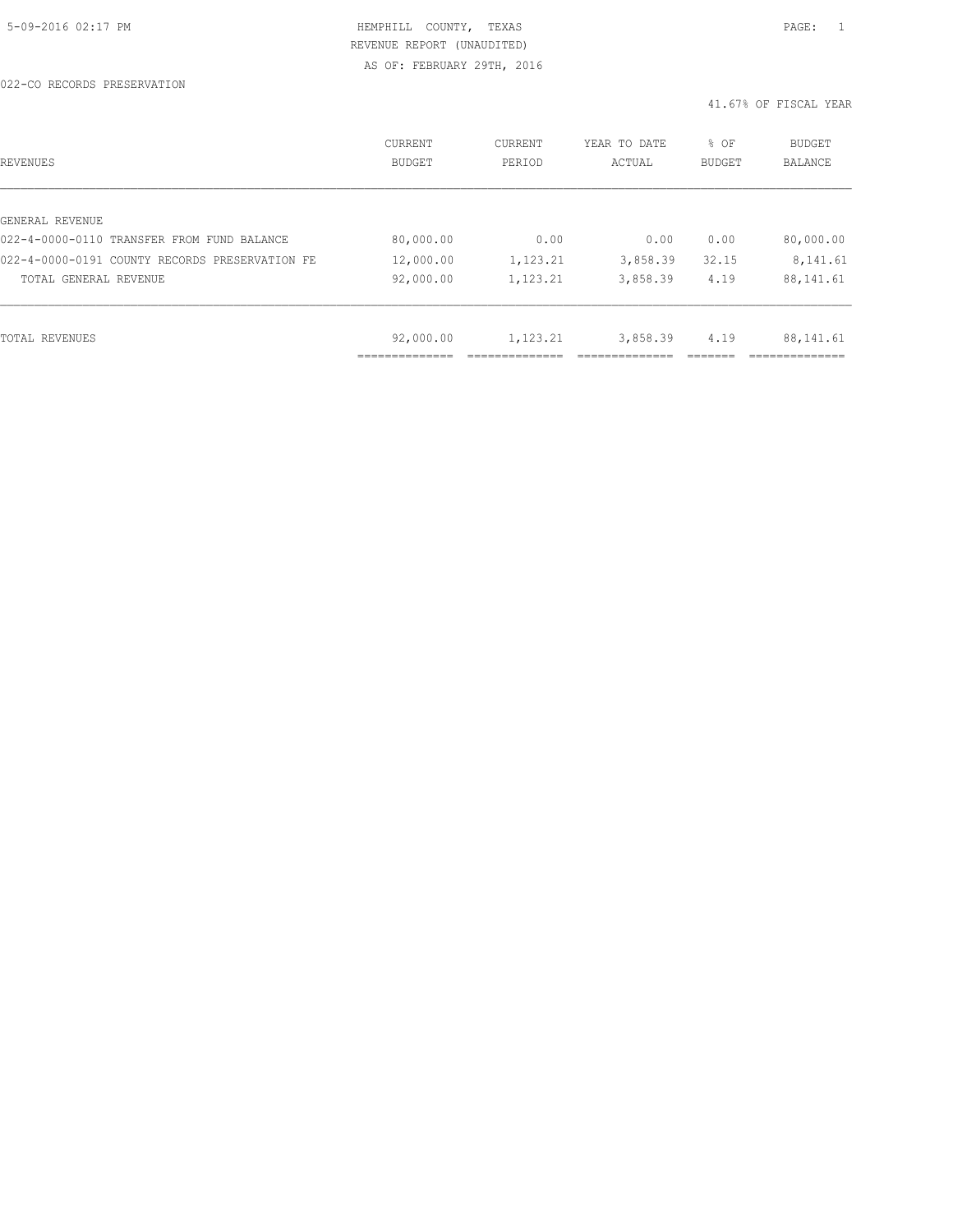| REVENUES                                      | CURRENT<br><b>BUDGET</b>    | CURRENT<br>PERIOD | YEAR TO DATE<br>ACTUAL | % OF<br>BUDGET | BUDGET<br><b>BALANCE</b> |
|-----------------------------------------------|-----------------------------|-------------------|------------------------|----------------|--------------------------|
|                                               |                             |                   |                        |                |                          |
| GENERAL REVENUE                               |                             |                   |                        |                |                          |
| 023-4-0000-0110 TRANSFER FROM FUND BALANCE    | 0.00                        | 0.00              | 0.00                   | 0.00           | 0.00                     |
| 023-4-0000-0191 REV-CLK'S RECORD PRESERVATION | 800.00                      | 70.58             | 329.48                 | 41.19          | 470.52                   |
| TOTAL GENERAL REVENUE                         | 800.00                      | 70.58             | 329.48                 | 41.19          | 470.52                   |
|                                               |                             |                   |                        |                |                          |
| TOTAL REVENUES                                | 800.00                      | 70.58             | 329.48                 | 41.19          | 470.52                   |
|                                               | -----------<br>------------ |                   |                        |                | __________               |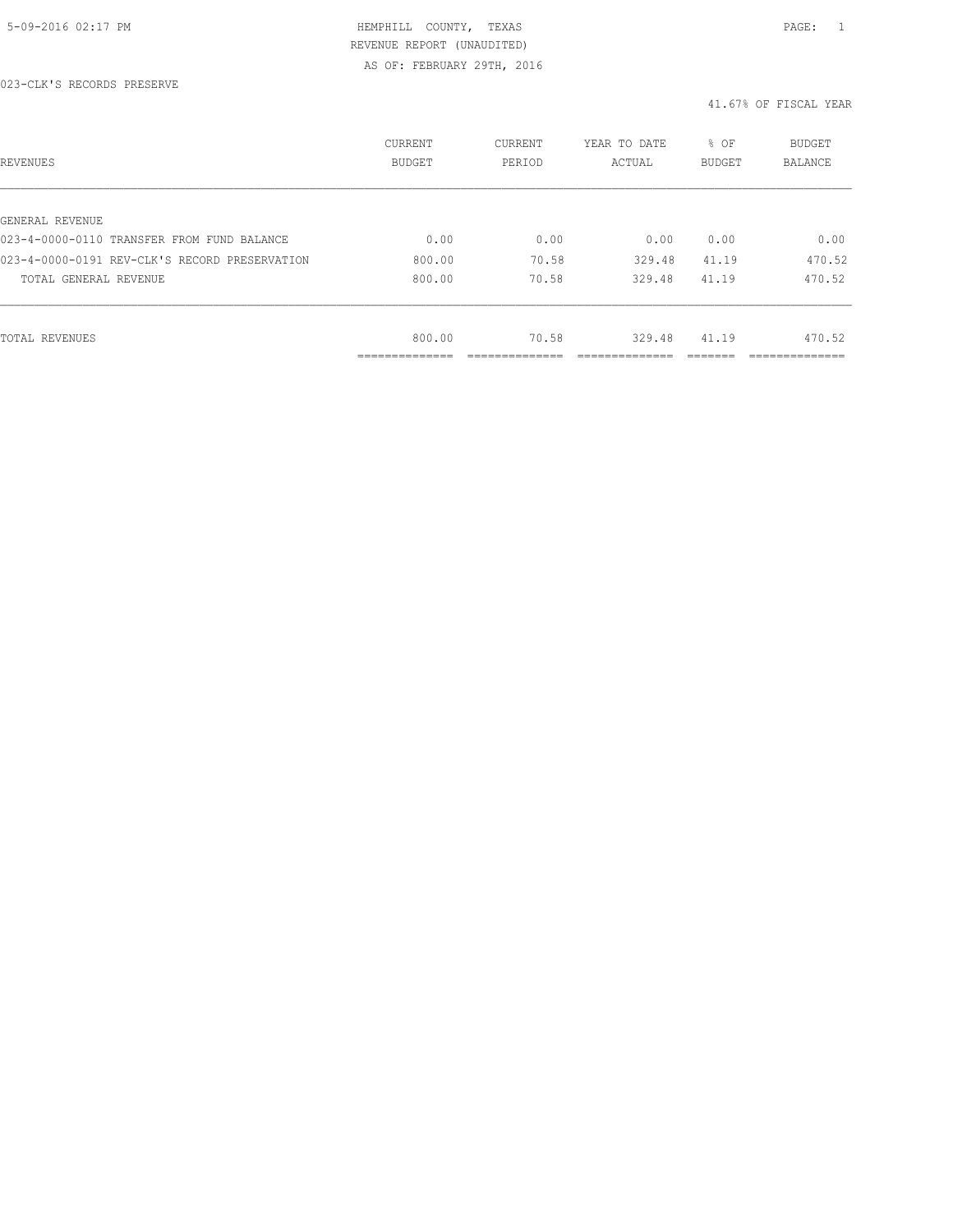024-JUSTICE COURT TECH FUND

| REVENUES                                   | CURRENT<br><b>BUDGET</b>   | CURRENT<br>PERIOD | YEAR TO DATE<br>ACTUAL | % OF<br>BUDGET | <b>BUDGET</b><br><b>BALANCE</b> |
|--------------------------------------------|----------------------------|-------------------|------------------------|----------------|---------------------------------|
|                                            |                            |                   |                        |                |                                 |
| GENERAL REVENUE                            |                            |                   |                        |                |                                 |
| 024-4-0000-0110 TRANSFER FROM FUND BALANCE | 10,000.00                  | 0.00              | 0.00                   | 0.00           | 10,000.00                       |
| 024-4-0000-0191 TECH FEES/EXP              | 3,000.00                   | 450.23            | 1,238.84               | 41.29          | 1,761.16                        |
| TOTAL GENERAL REVENUE                      | 13,000.00                  | 450.23            | 1,238.84               | 9.53           | 11,761.16                       |
|                                            |                            |                   |                        |                |                                 |
| TOTAL REVENUES                             | 13,000.00                  | 450.23            | 1,238.84               | 9.53           | 11,761.16                       |
|                                            | -----------<br>----------- |                   |                        |                |                                 |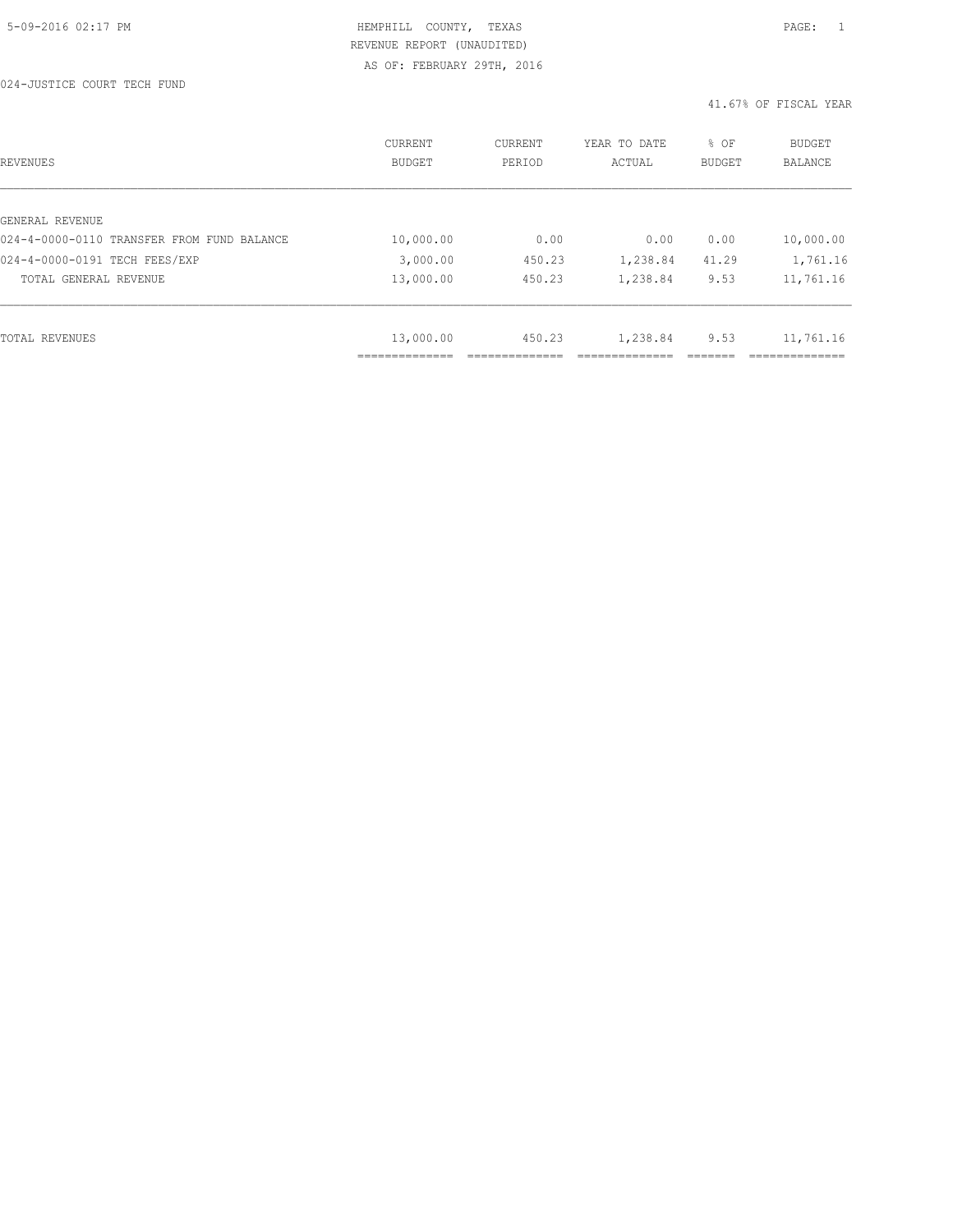#### 032-CHK COLLECTION/CO ATTY

| REVENUES                                   | <b>CURRENT</b><br><b>BUDGET</b> | CURRENT<br>PERIOD | YEAR TO DATE<br>ACTUAL | % OF<br><b>BUDGET</b> | BUDGET<br>BALANCE |
|--------------------------------------------|---------------------------------|-------------------|------------------------|-----------------------|-------------------|
|                                            |                                 |                   |                        |                       |                   |
| GENERAL REVENUE                            |                                 |                   |                        |                       |                   |
| 032-4-0000-0110 TRANSFER FROM FUND BALANCE | 17,000.00                       | 0.00              | 0.00                   | 0.00                  | 17,000.00         |
| 032-4-0000-0220 FEES-CHECK COLLECTION      | 500.00                          | 15.00             | 110.00                 | 22.00                 | 390.00            |
| TOTAL GENERAL REVENUE                      | 17,500.00                       | 15.00             | 110.00                 | 0.63                  | 17,390.00         |
|                                            |                                 |                   |                        |                       |                   |
| TOTAL REVENUES                             | 17,500.00                       | 15.00             | 110.00                 | 0.63                  | 17,390.00         |
|                                            | .                               |                   |                        |                       | __________        |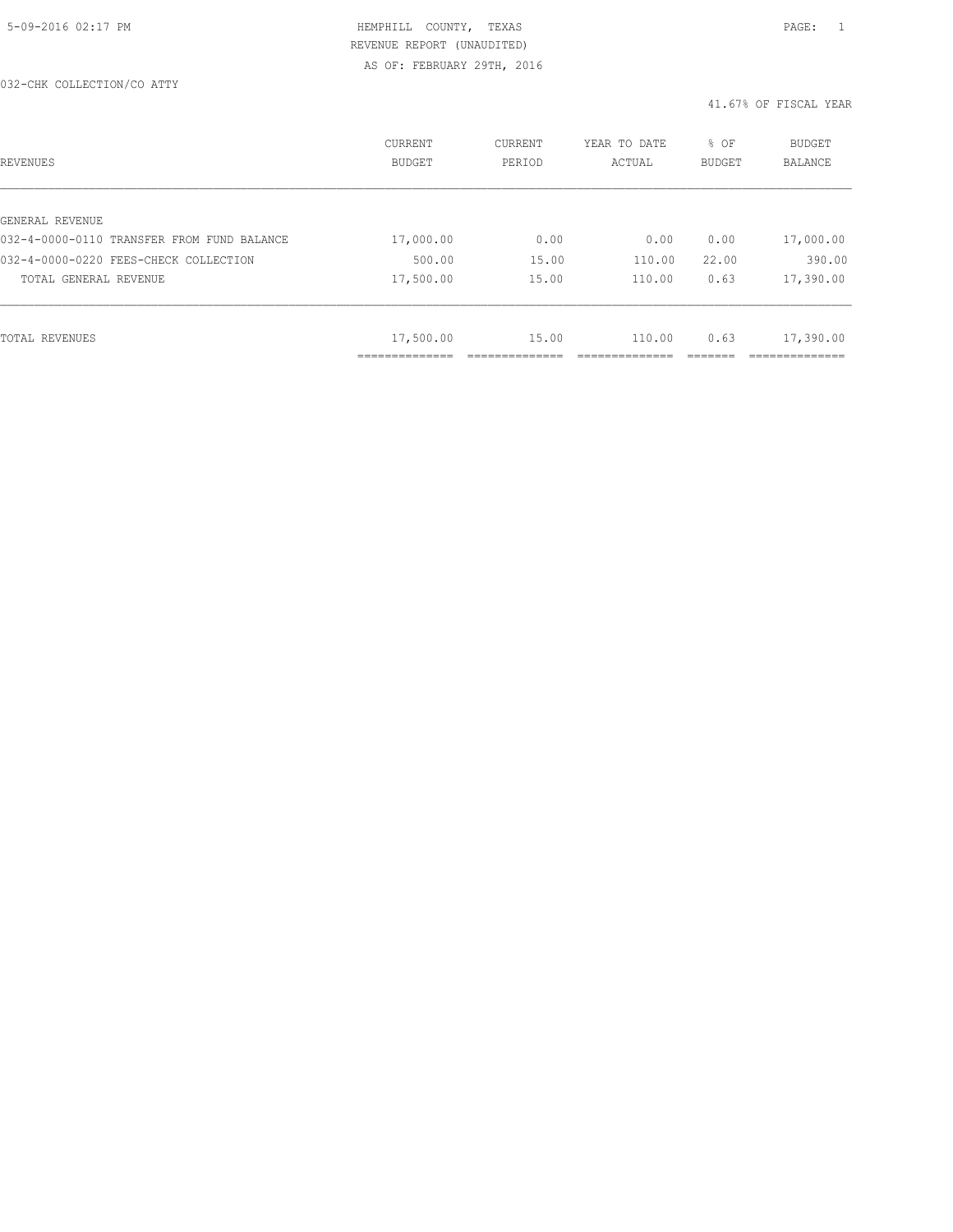036-ANNUAL LEOSE/LAW

| REVENUES                                   | CURRENT<br><b>BUDGET</b> | CURRENT<br>PERIOD | YEAR TO DATE<br>ACTUAL | % OF<br><b>BUDGET</b> | BUDGET<br><b>BALANCE</b> |
|--------------------------------------------|--------------------------|-------------------|------------------------|-----------------------|--------------------------|
|                                            |                          |                   |                        |                       |                          |
| GENERAL REVENUE                            |                          |                   |                        |                       |                          |
| 036-4-0000-0110 TRANSFER FROM FUND BALANCE | 6,000.00                 | 0.00              | 0.00                   | 0.00                  | 6,000.00                 |
| 036-4-0000-0440 STATE FEES                 | 2,000.00                 | 1,644.53          | 1,644.53               | 82.23                 | 355.47                   |
| TOTAL GENERAL REVENUE                      | 8,000.00                 | 1,644.53          | 1,644.53               | 20.56                 | 6,355.47                 |
|                                            |                          |                   |                        |                       |                          |
| TOTAL REVENUES                             | 8,000.00                 | 1,644.53          | 1,644.53               | 20.56                 | 6,355.47                 |
|                                            |                          |                   |                        |                       |                          |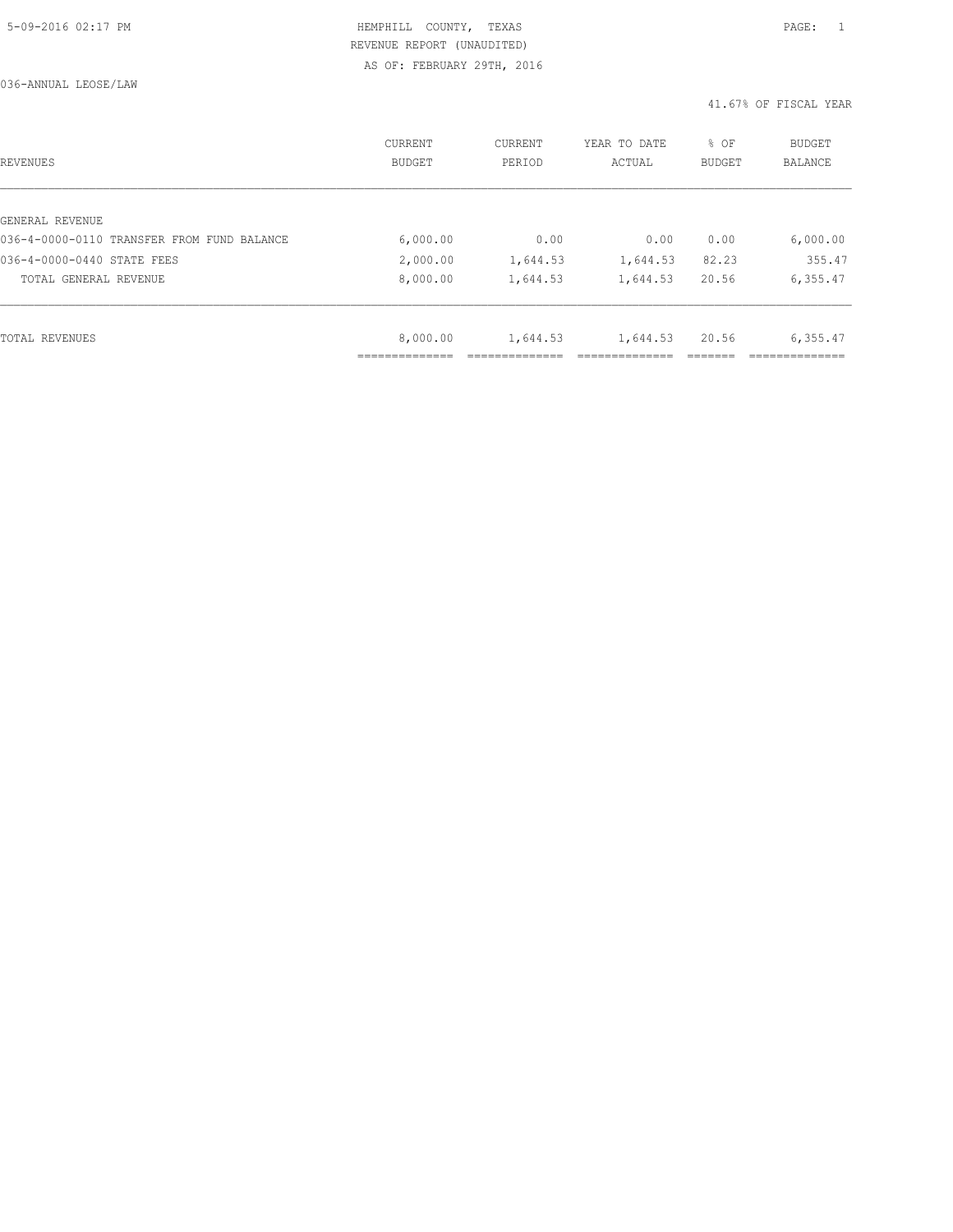046-SCAAP

| REVENUES                                   | <b>CURRENT</b><br><b>BUDGET</b> | CURRENT<br>PERIOD | YEAR TO DATE<br>ACTUAL | % OF<br><b>BUDGET</b> | <b>BUDGET</b><br>BALANCE |
|--------------------------------------------|---------------------------------|-------------------|------------------------|-----------------------|--------------------------|
|                                            |                                 |                   |                        |                       |                          |
| GENERAL REVENUE                            |                                 |                   |                        |                       |                          |
| 046-4-0000-0110 TRANSFER FROM FUND BALANCE | 50,000.00                       | 0.00              | 0.00                   | 0.00                  | 50,000.00                |
| 046-4-0000-0260 GRANT AWARD                | 7,000.00                        | 0.00              | 3,229.00               | 46.13                 | 3,771.00                 |
| TOTAL GENERAL REVENUE                      | 57,000.00                       | 0.00              | 3,229.00               | 5.66                  | 53,771.00                |
|                                            |                                 |                   |                        |                       |                          |
| TOTAL REVENUES                             | 57,000.00                       | 0.00              | 3,229.00               | 5.66                  | 53,771.00                |
|                                            |                                 |                   |                        |                       |                          |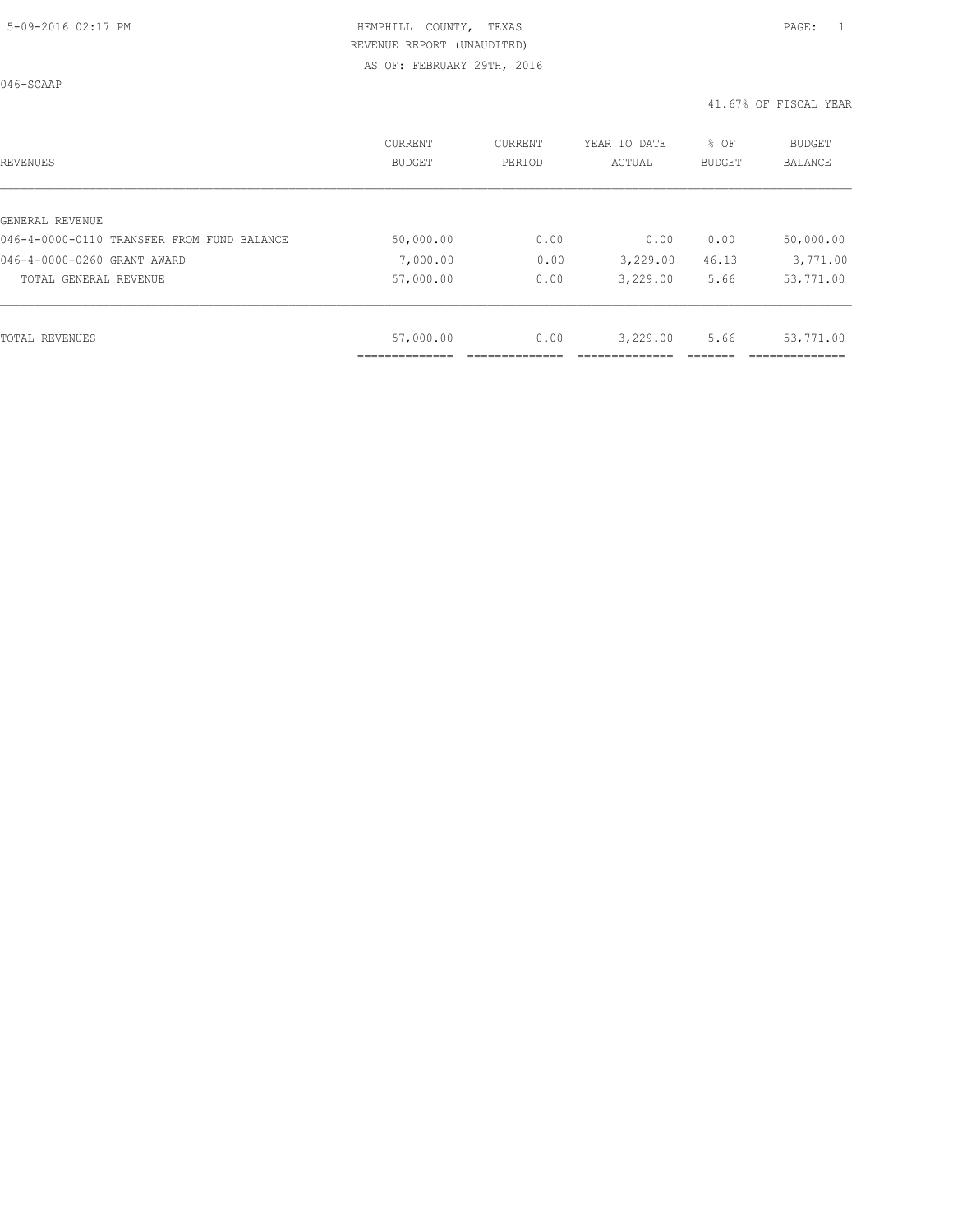| REVENUES                                            | <b>CURRENT</b><br><b>BUDGET</b> | CURRENT<br>PERIOD | YEAR TO DATE<br>ACTUAL | % OF<br>BUDGET | <b>BUDGET</b><br>BALANCE |
|-----------------------------------------------------|---------------------------------|-------------------|------------------------|----------------|--------------------------|
|                                                     |                                 |                   |                        |                |                          |
| GENERAL REVENUE<br>047-4-0000-0401 SALES/COMMISSARY | 0.00                            | 0.00              | 0.00                   | 0.00           | 0.00                     |
| 047-4-0000-0500 MISCELLANEOUS INCOME                | 0.00                            | 0.00              | 0.00                   | 0.00           | 0.00                     |
|                                                     |                                 |                   |                        |                |                          |
| TOTAL GENERAL REVENUE                               | 0.00                            | 0.00              | 0.00                   | 0.00           | 0.00                     |
|                                                     |                                 |                   |                        |                |                          |
| TOTAL REVENUES                                      | 0.00                            | 0.00              | 0.00                   | 0.00           | 0.00                     |
|                                                     | ____________                    |                   |                        |                |                          |